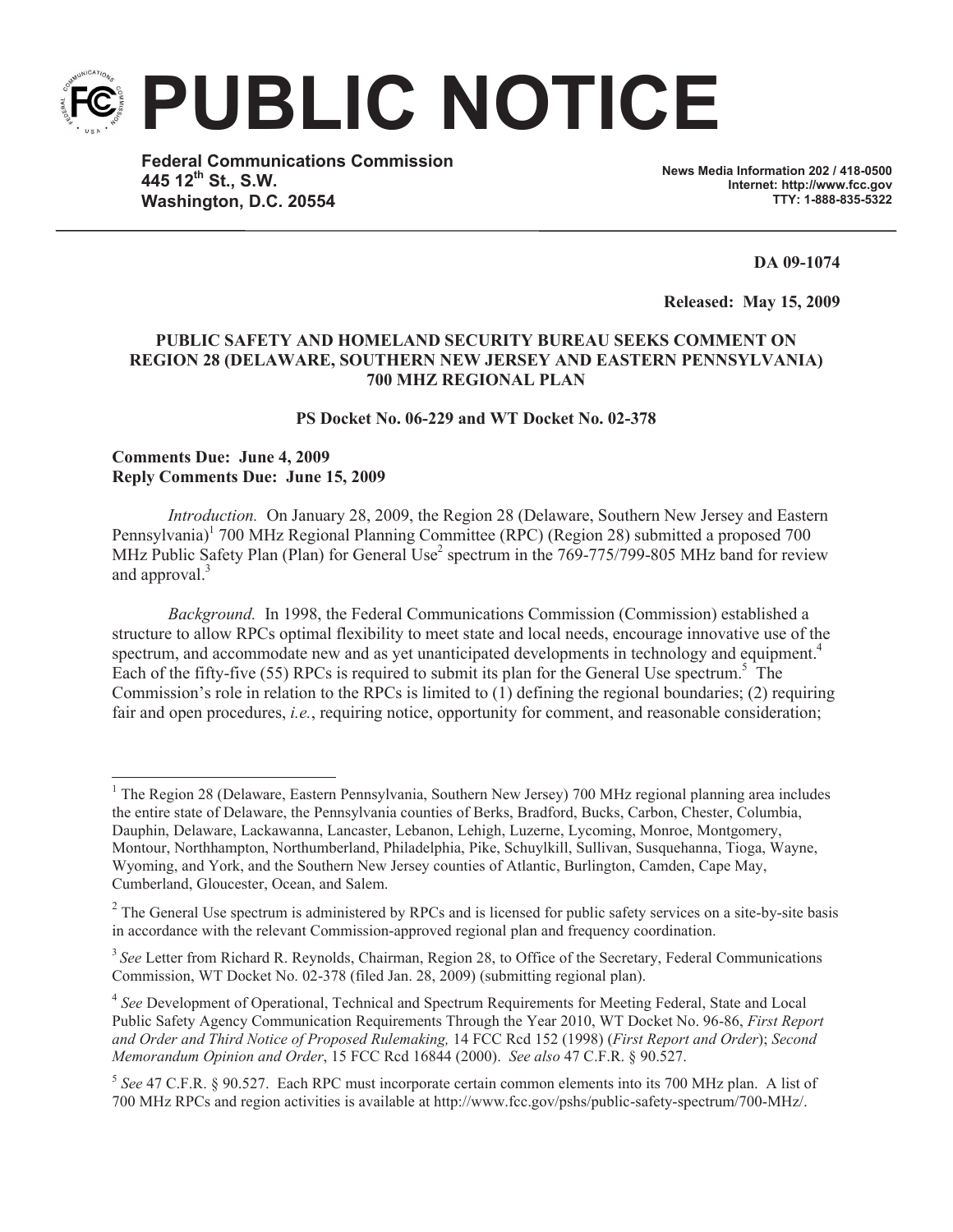(3) specifying the elements that all regional plans must include; and (4) reviewing and accepting proposed plans (or amendments to approved plans) or rejecting them with an explanation.<sup>6</sup>

The Commission expects RPCs to ensure that their committees are representative of all public safety entities in their regions by providing reasonable notice of all meetings and deliberations. Further, regional plans must include an explanation of how all eligible entities within the region were given such notice.<sup>7</sup> For the initial meeting, called by the convenor to form the RPC and hold elections, the Commission requires at least sixty days notice.<sup>8</sup> In developing their regional plans, RPCs must ensure that their proposed plans comply with the rules and policies governing the 700 MHz public safety regional planning process.<sup>9</sup> We also encourage the RPCs to consider utilizing the guidelines developed by the Public Safety National Coordination Committee (NCC).<sup>10</sup> RPCs may approach the assignment of the spectrum differently, *e.g.,* by making specific assignments to eligible public safety entities, or by establishing an allotment pool approach based on political boundaries such as counties.

On July 31, 2007, the Commission adopted a *Second Report and Order* revising the rules governing wireless licenses in the 700 MHz band.<sup>11</sup> The Commission adopted a plan for the 700 MHz band to establish a nationwide, interoperable public safety broadband communications network for the benefit of state and local public safety users. The Commission designated the lower half of the 700 MHz public safety band for broadband communications (763-768/793-798 MHz) and consolidated existing narrowband allocations in the upper half of the public safety 700 MHz band (769-775/799-805 MHz).

*The Region 28 700 MHz Plan.* The Region 28 Plan pre-allocates the consolidated narrowband General Use spectrum by county.<sup>12</sup> The Plan was coordinated with all five adjacent regions to Region 28: Region 8 (New York Metropolitan Area), Region 20 (District of Columbia, Maryland, and Northern Virginia), Region 30 (New York-Albany), Region 36 (Pennsylvania) and Region 55 (New York-Buffalo).<sup>13</sup> We have reviewed the Region 28 Plan and find it to be compliant with the applicable Commission rules and policies, and tentatively accept the Plan.

8 *Id*. at 195 ¶ 86 & n.220.

9 47 C.F.R. § 90.527; *see also First Report and Order,* 14 FCC Rcd at 190-96 ¶¶ 77-89.

 $10$  The NCC was a federal advisory committee established by the Commission in 1999 to address and advise the Commission on operational and technical parameters for use of the 700 MHz public safety band. In addition, the NCC was tasked with providing voluntary assistance in the development of coordinated regional plans, and developed a *Regional Planning Guidebook.* Following the sunset of the NCC's charter on July 25, 2003, the National Public Safety Telecommunications Council (NPSTC) agreed to continue to provide assistance to regional planners. A copy of the 700 MHz Regional Planning Guidebook is available at http://www.npstc.org/nccsubcom.jsp.

<sup>11</sup> Implementing a Nationwide, Broadband, Interoperable Public Safety Network in the 700 MHz Band; Development of Operational, Technical and Spectrum Requirements for Meeting Federal, State and Local Public Safety Communications Requirements Through the Year 2010, PS Docket No. 06-229, WT Docket No. 96-86, *Second Report and Order*, 22 FCC Rcd 15289 (2007) (*Second Report and Order*).

<sup>12</sup> *See* Plan, Appendix G – Channel Allotments by Geographic Area at 108-119.

<sup>13</sup> *See* Plan, Section 5.0 Coordination with Adjacent Regions at 42-48; *see* also, Plan, Appendix O – Inter-Regional Dispute Procedures (agreements signed by all adjacent regions) at 153-167.

<sup>6</sup> *First Report and Order*, 14 FCC Rcd at 195 ¶ 87.

 $<sup>7</sup>$  *Id.* at 193-94 ¶ 84. RPCs must promptly adopt operating procedures that "ensure that all entities will be given</sup> reasonable notice of all committee meetings and deliberations." *Id.* at 195 ¶ 86.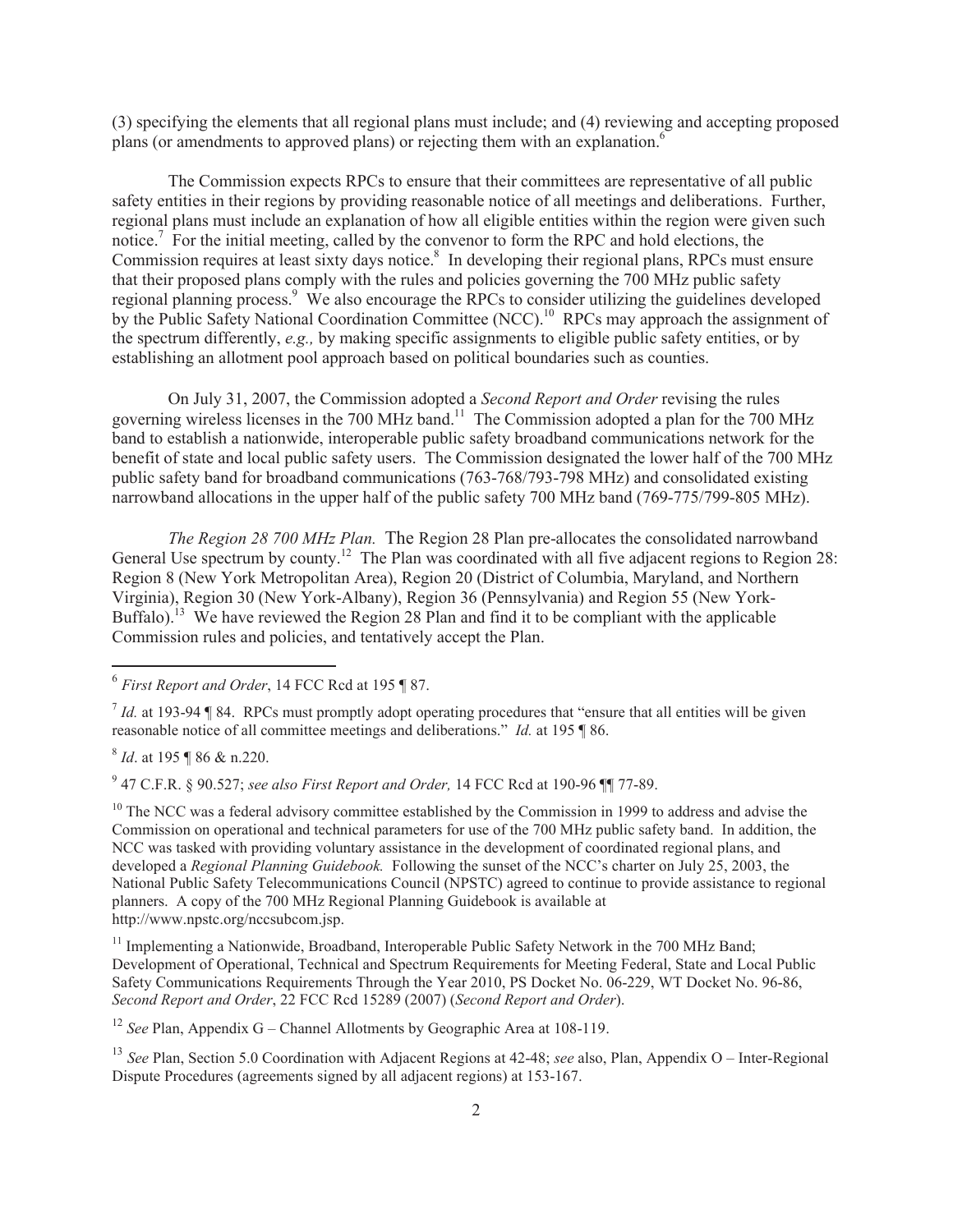Prior to taking further action on the Plan, by this Public Notice, we solicit comments on the Plan. Pursuant to Sections 1.415 and 1.419 of the Commission's rules, 47 C.F.R. §§ 1.415, 1.419, interested parties may file comments on the Region 28 700 MHz Plan on or before **June 4, 2009**, and reply comments on or before **June 15, 2009**. All comments and reply comments should reference the subject Plan and **PS Docket No. 06-229** and **WT Docket No. 02-378**. Comments and reply comments may be filed by using (1) the Commission's Electronic Comment Filing System (ECFS), (2) the Federal Government's eRulemaking Portal, or (3) by filing paper copies. *See* Electronic Filing of Documents in Rulemaking Proceedings, 63 FR 24121 (1998).

- § Electronic Filers: Comments and reply comments may be filed electronically using the Internet by accessing the ECFS: http://www.fcc.gov/cgb/ecfs or the Federal eRulemaking Portal: http://www.regulations.gov. Filers should follow the instructions provided on the website for submitting comments.
- For ECFS Filers: In completing the transmittal screen, filers should include their full name, U.S. Postal Service mailing address, and the rulemaking number. Parties may also submit an electronic comment by Internet e-mail. To get filing instructions, filers should send an email to ecfs@fcc.gov and include the following words in the body of the message: "get form." A sample form and directions will be sent in response.
- **Paper Filers:** Parties who choose to file by paper must file an original and four copies of each filing.

Filings can be sent by hand or messenger delivery, by commercial overnight courier, or by firstclass or overnight U.S. Postal Service mail (although the Commission continues to experience delays in receiving U.S. Postal Service mail). All filings must be addressed to: Secretary, Office of the Secretary, Federal Communications Commission.

- § The Commission's contractor will receive hand-delivered or messenger-delivered paper filings for the Commission's Secretary at 236 Massachusetts Avenue, NE, Suite 110, Washington, D.C. 20002. The filing hours at this location are 8:00 a.m. to 7:00 p.m. All hand deliveries must be held together with rubber bands or fasteners. Any envelopes must be disposed of before entering the building.
- Commercial overnight mail (other than U.S. Postal Service Express Mail and Priority Mail) must be sent to 9300 East Hampton Drive, Capitol Heights, MD 20743.
- § U.S. Postal Service first-class, Express, and Priority mail should be addressed to 445 12th Street, SW, Washington, D.C. 20554.
- People with Disabilities: To request materials in accessible formats for people with disabilities (Braille, large print, electronic files, audio format), send an email to fcc504@fcc.gov or call the Consumer & Governmental Affairs Bureau at (202) 418-0530 (voice), (202) 418-0432 (tty).

All filings must be addressed to the Commission's Secretary, Marlene H. Dortch, Office of the Secretary, Federal Communications Commission, 445 12th Street, SW, Washington, D.C. 20554. Parties must also serve one copy with the Commission's copy contractor, Best Copy and Printing, Inc. (BCPI),